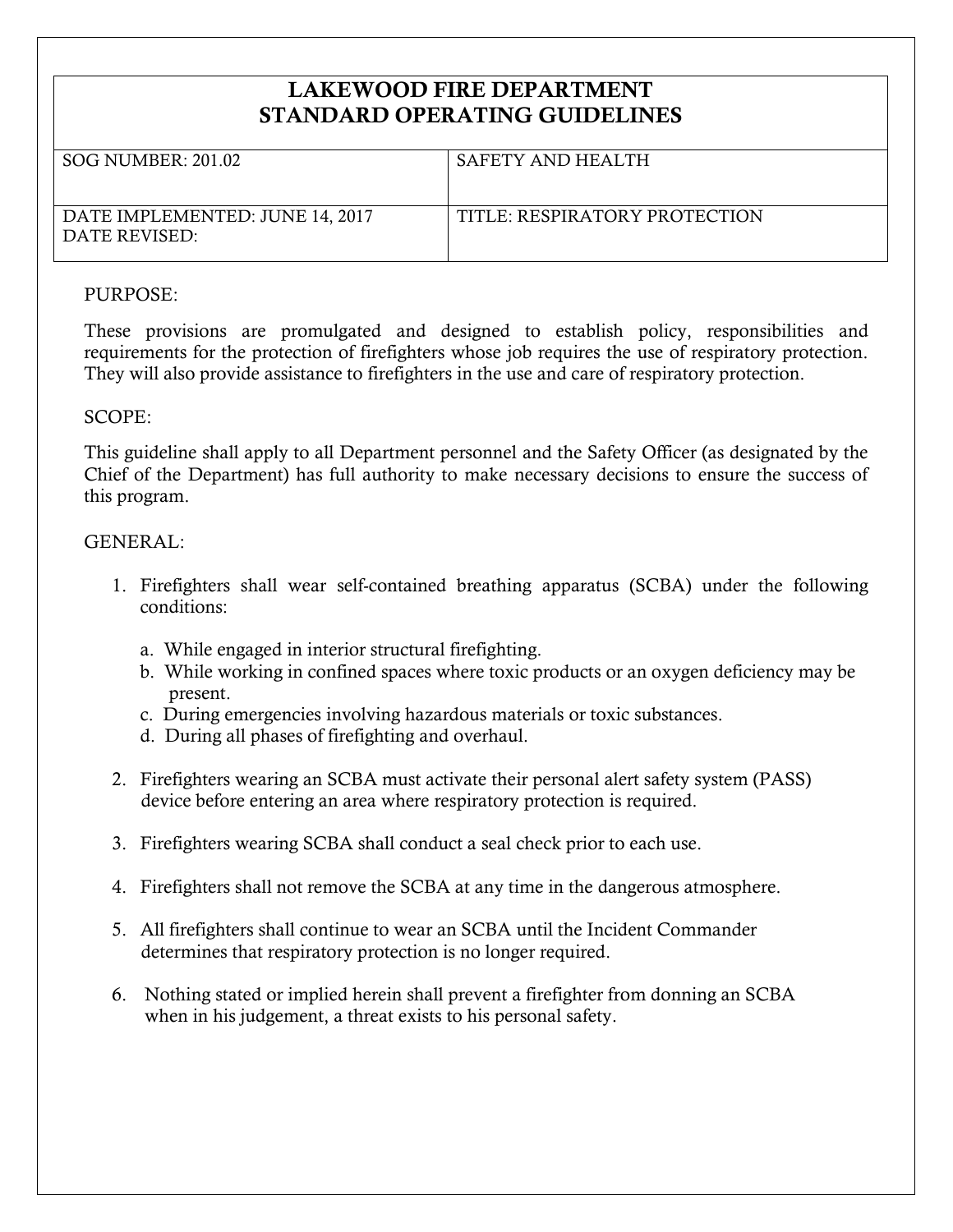# PROCEDURE FOR INTERIOR STRUCTURAL FIREFIGHTING:

- 1. At least two (2) firefighters shall enter the immediately dangerous to life and health (IDLH) atmosphere together and remain in visual and voice contact with one another at all times.
- 2. Electronic methods of communication such as the use of radios shall not be substituted for direct visual contact between team members in the danger area.
- 3. The firefighters in the IDLH atmosphere shall have voice or radio communications between themselves and the officer in charge OIC.
- 4. All firefighters involved in interior structural firefighting will use SCBA.
- 5. At least two (2) firefighters shall remain outside the IDLH atmosphere to assist in rescue if the interior firefighters become incapacitated in any way. They must be trained, equipped and prepared to enter if necessary to rescue firefighters inside.
- 6. The OIC has the responsibility and flexibility to determine when more than two (2) outside firefighters are necessary given the circumstances of the fire. The two-in/two-out rule does not require an arithmetic progression for every firefighter inside, i.e. the rule should not be interpreted as four-in/four-out, eight-in/eight-out, etc.
- 7. Firefighters will wait to commence interior structuring firefighting, until the proper number of firefighters can be assembled on the scene as required by the response. During this time, the fire will be attacked only from the outside, sizing-up operations will occur and emergency rescue necessary to save lives may take place.
- 8. One of the firefighters located outside the hazardous area may be assigned to an additional role, such as Incident Commander or Safety Officer so long as that firefighter is able to perform assistance or rescue activities without jeopardizing the safety or health of any firefighter working at the incident.
- 9. Nothing stated or implied in this procedure is meant to preclude firefighters from performing emergency rescue activities before the entire team is assembled.

#### FIREFIGHTER SAFETY:

1. Firefighters wearing an SCBA shall be fully protected with the use of approved structural firefighting clothing that meets the requirements of the PEOSHA Standards for Firefighters. Protective clothing shall include turnout coat, bunker pants, gloves, boots, helmet, fire resistant hood and personal alert safety system (PASS) device.

# TRAINING:

1. Initial SCBA training is to be provided during the Firefighter 1 Course at a NJ State approved training academy. No firefighter is to use respiratory protection unless training has been successfully completed. Firefighters trained at other than a state approved fire academy must be certified by the Department Safety Officer before wearing an SCBA.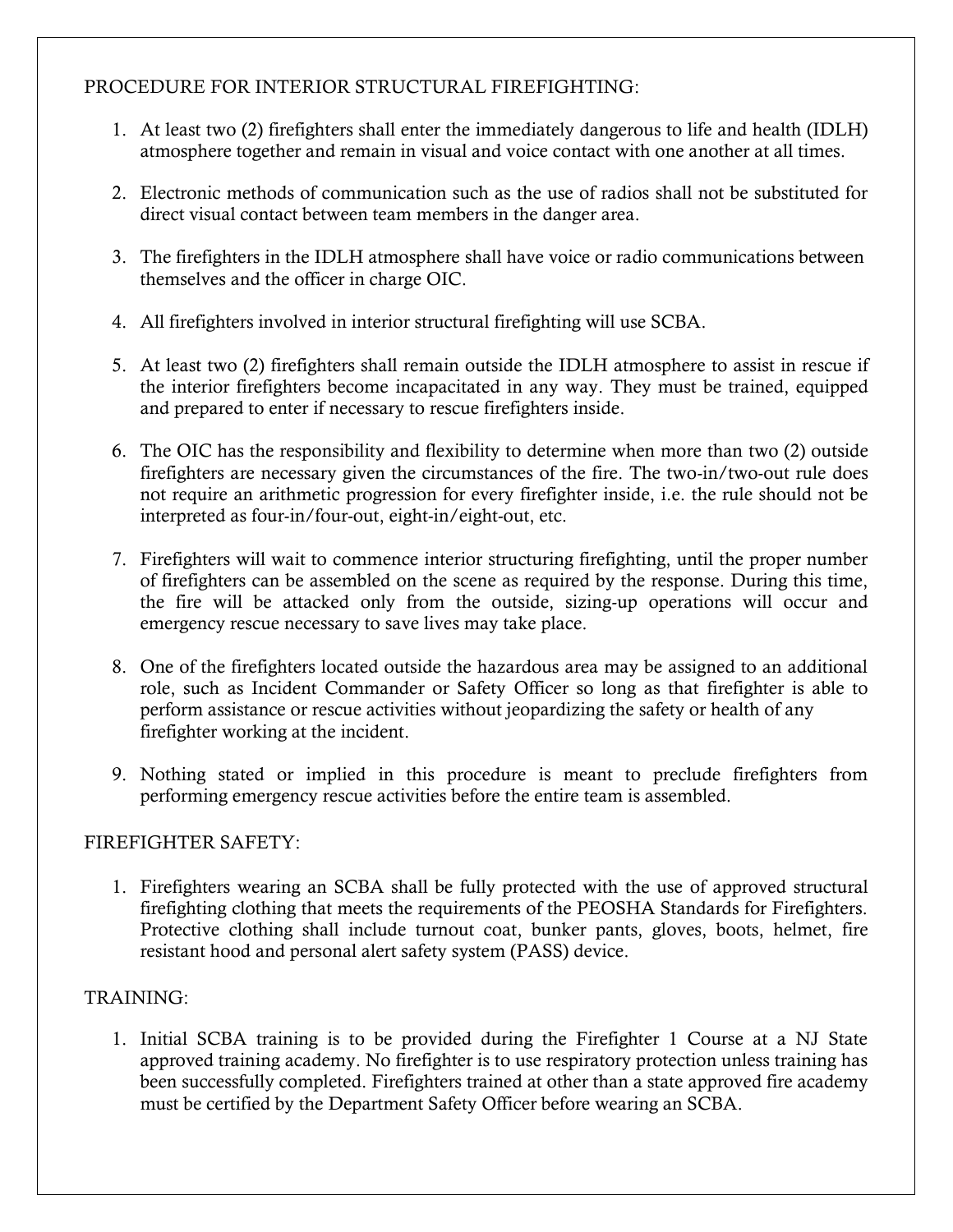- 2. Training in the use of SCBA shall be done in two phases. Each new firefighter recruit will be given initial training before using SCBA and annual training thereafter.
- 3. No firefighter shall wear SCBA without proper training and fit-test.
- 4. Firefighters wearing SCBA shall be trained in its proper use, cleaning, and maintenance.
- 5. All firefighters will be fit-tested annually. Each firefighter must pass a facepiece fit-test during initial and annual training.
- 6. All members will be issued a personally sized facepiece/mask as determined by initial and annual fit testing. Each firefighter will be responsible for maintaining their facepiece.
- 7. Training for the actual use of SCBA shall include but not be limited to the following:
	- a. Procedures for donning and doffing SCBA.
	- b. Practice of controlled breathing.
	- c. Psychological and physiological factors.
	- d. SCBA's do not provide protection from skin-absorbed materials/contaminants.
	- e. Emergency procedures including SCBA malfunctions.
	- f. Preventive maintenance and proper storage.
	- g. Why the SCBA is necessary and how improper fit or maintenance can compromise the protective effect of the SCBA.
	- h. The limitations and capabilities of the SCBA.
	- i. How to recognize medical signs and symptoms related to SCBA use.
	- j. Practice in simulated hostile environments.
	- k. Refilling of SCBA tanks, including but not limited to:
		- 1. Procedures for inspecting SCBA cylinders for damage.
		- 2. Ensuring the cylinder has the proper/acceptable hydrostatic test date.
		- 3. Ensuring that composite cylinders older than fifteen (15) years are not filled and removed from service.
		- 4. Procedures to safely operate charging station(s).
		- 5. Procedures for recharging of air tanks.
		- 6. If a cylinder is found empty and it is not known how it was emptied (used in training, during a fire, etc.), do not refill the cylinder until it is determined that the cylinder can be safely refilled. It is possible that the cylinder has a flaw that caused the cylinder to leak.

# FACEPIECE FITTING AND SEAL CHECK:

- 1. Each firefighter must pass a facepiece fit-test during initial and annual training.
- 2. When using SCBA, each firefighter shall wear their personally issued facepiece as determined by initial and annual fit testing.
- 3. A firefighter shall not wear respiratory protection unless their properly sized facepiece is available and their equipment is in proper working condition according to the manufacturer's specifications.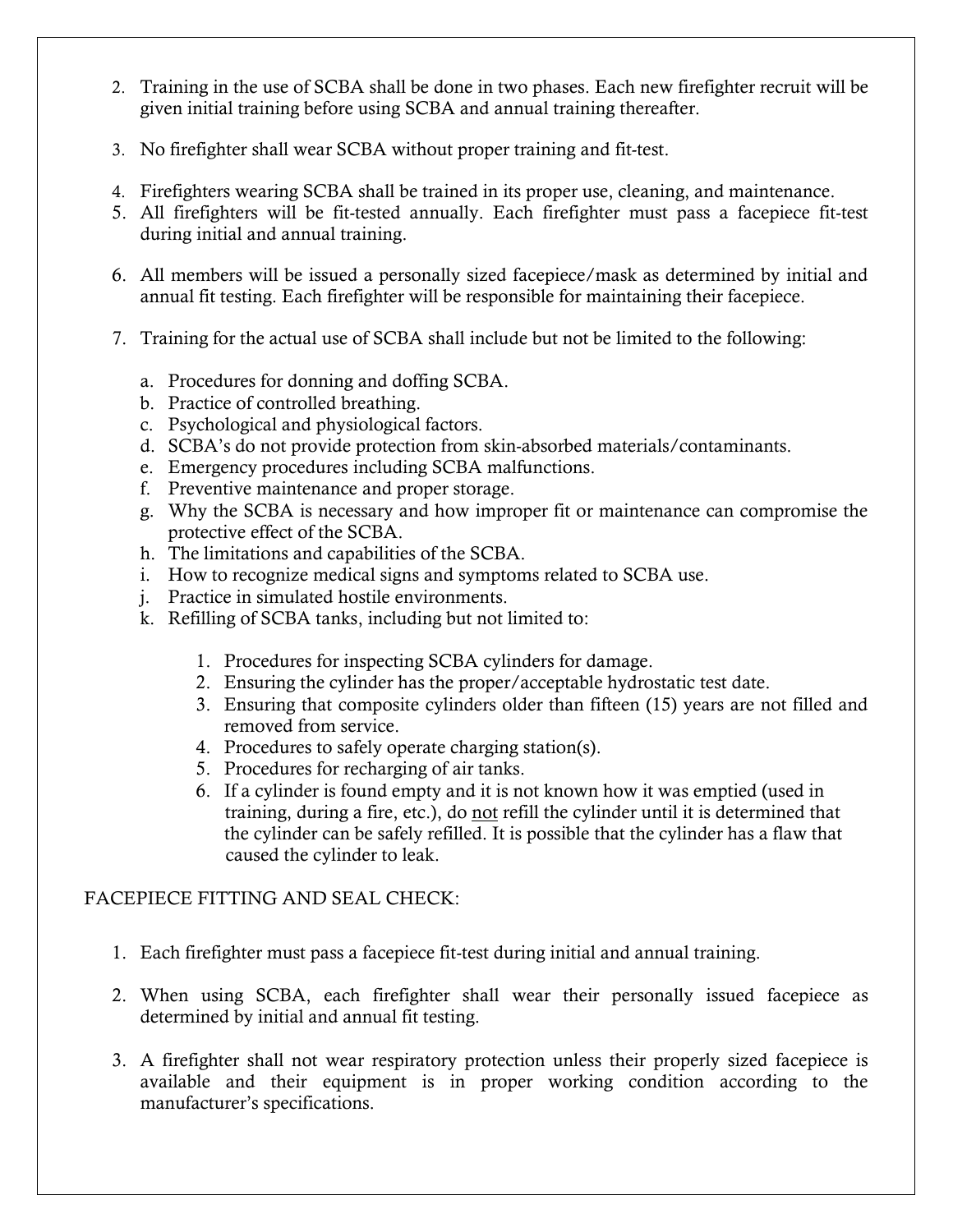- 4. An effective face-to facepiece seal is extremely important when using respiratory protective equipment. Minor leakage can allow containments to enter the facepiece, even with a positive pressure SCBA. Any outward leakage will increase the rate of air consumption, reducing the time available for use and safe exit. The facepiece must seal tightly against the skin, without penetration or interference by any protective clothing or other equipment.
- 5. Nothing can be between the sealing surface of the mask and the face of the wearer, including but not limited to, eyeglasses, protective hoods, and beards or other facial hair.
- 6. Firefighters shall perform a seal check prior to every SCBA use. SCBA can only be worn when an adequate seal is achieved.

INSPECTION, STORAGE, AIR SUPPLY:

- 1. Regular periodic inspections are required to ensure that all respiratory protection equipment is properly operating and available for use.
- 2. All SCBA and spare cylinders shall be inspected after each use and at least monthly.
- 3. In the event replacement or repair of SCBA components is necessary, it shall be performed according to manufacturer's instructions and only by persons trained and certified by the manufacturer or returned to the manufacturer's service facility.
- 4. Firefighters will not subject SCBA units to unnecessary abuse due to neglect and/or carelessness. Caution must especially be exercised to protect the facepiece section of the mask from being scratched or damaged.
- 5. Each SCBA shall be cleaned and disinfected after each use. Only cleaning/sanitizing solutions for respiratory equipment will be used for cleaning and disinfection.
- 6. SCBA cylinders shall be hydrostatically tested within the period specified by the manufacturer and applicable governmental agencies. Metal cylinders must be tested every five (5) years and composite cylinders every three (3) years. Composite cylinders will be removed from service after fifteen (15) years from the first hydrostatic test date.
- 7. All units shall be stored so that they are protected against direct sunlight, dust accumulation, severe temperature changes, excessive moisture, fumes, and damaging chemicals. Care is to be taken so that the means of storage does not distort or damage rubber or elastomeric components.
- 8. Breathing air in the SCBA cylinder shall meet the requirements of the Compressed Gas Association G-7.1-1989, COMMODITY SPECIFICATION FOR AIR, with a minimum air quality of Grade D. The Fire Department shall ensure that private vendors supplying compressed air provide a copy of the most recent inspection and certification.
- 9. The purity of the air from the Fire Department's air compressor shall be checked by a competent laboratory at least annually.
- 10. The Fire Department shall assure that sufficient quantities of air are available to refill SCBA for all emergencies. This shall be accomplished through mutual aid or through the use of a